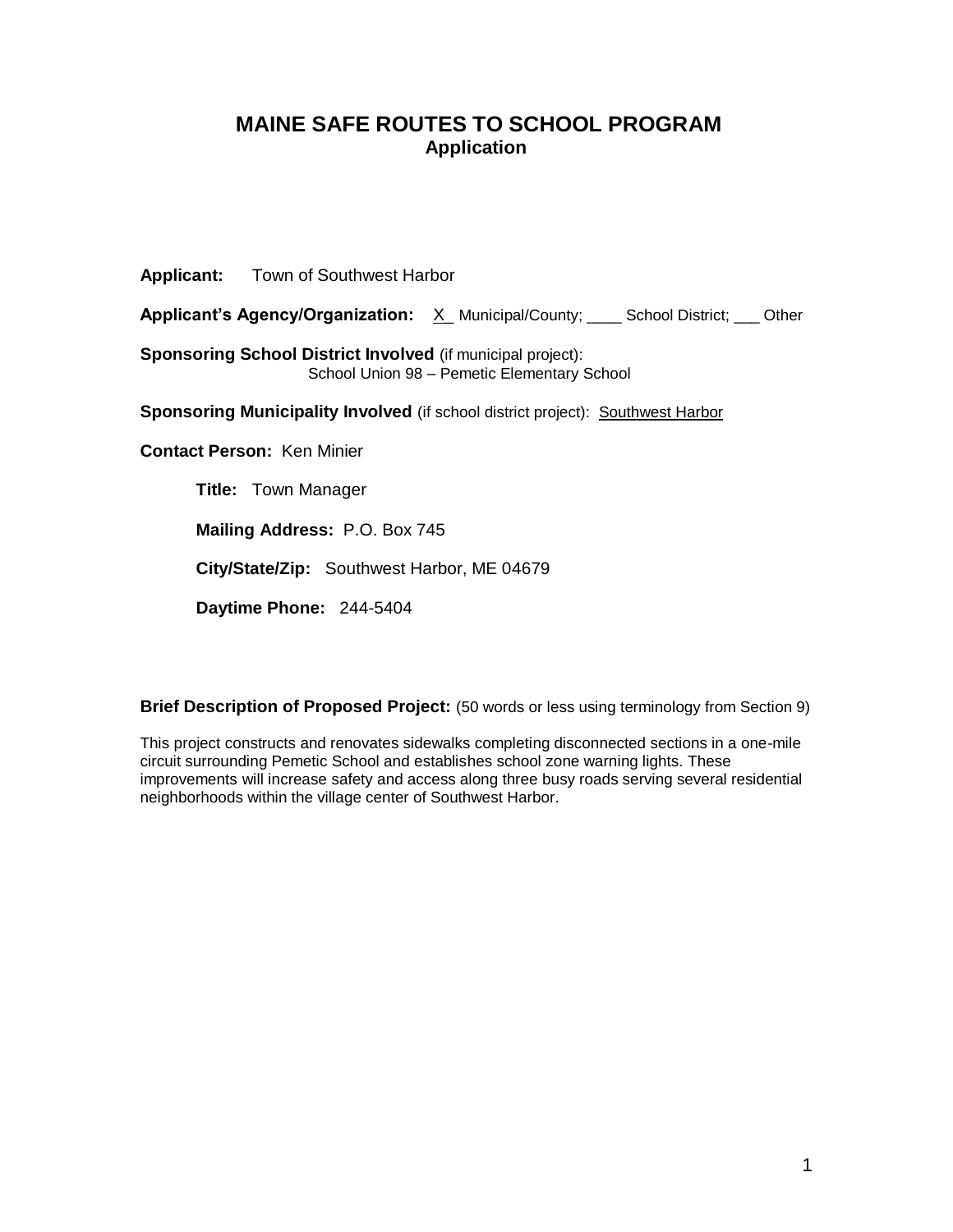# **Section 1: Project Funding**

*Include summary of project costs from detailed cost estimate in Section 10 of this application:*

| <b>Preliminary Engineering</b><br><b>Right of Way</b><br><b>Construction</b><br><b>Construction Engineering</b> | N/A<br>N/A<br>63,130<br>1,075 |
|-----------------------------------------------------------------------------------------------------------------|-------------------------------|
| <b>Subtotal</b>                                                                                                 |                               |
| <b>Total Value of Project</b>                                                                                   | \$64,205.                     |
| <b>Local Match</b> (indicate amount and percentage;<br>Minimum 40% of total required)                           | 50%                           |
| <b>Federal or State Funds Requested:</b>                                                                        |                               |

(must not exceed \$100,000) \$32, 103.

*Note: If applicant believes 40% match presents an undue hardship on applicant's budget and would prevent applicant from completing the project, please include an attachment on the applicant's letterhead explaining budgetary constraints and indicating what percentage of the project value applicant is capable of matching.*

**Source of Local Match:** *(as briefly as possible, please indicate where cash match is coming from (municipal or district funds, private donations, etc.), and security of match (in-hand or still to be approved by voters or raised)).*

| Construction supervision & engineering                                                                         | 1.182  | $\star$ |
|----------------------------------------------------------------------------------------------------------------|--------|---------|
| <b>Construction Labor</b>                                                                                      | 13,971 | $\star$ |
| Equipment                                                                                                      | 4,473  | $\star$ |
| Cash - (In-hand)                                                                                               | 3.235  |         |
| Cash Contributions (Pledged)                                                                                   | 1.000  |         |
| Cash – (to be approved) FY04/05                                                                                | 8,242. |         |
| On a la dia dia manazara di James Juan del Galego Juan Juan 1990. Ilay kaominina dia kaominina dia kaominina d |        |         |

Cash to be approved is currently listed in Town Manager's proposed budget. Warrant to be approved March, 2004; final approval at town meeting first week of May, 2004.

\* In house construction, includes 10% contingency, see details section 9.

# **Section 2: Application Signature**

*An authorized representative of the sponsoring entity must sign the application. This signature indicates the willingness of the project applicant to provide the designated level of matching funds and its willingness to enter into a municipal/state agreement with the Department requiring the applicant to administer the development, design, and construction of the project abiding to Federal, State, and Local requirements. The applicant will also be responsible for future maintenance of the completed project.*

\_\_\_\_\_\_\_\_\_\_\_\_\_\_\_\_\_\_\_\_\_\_\_\_\_ \_\_\_\_\_\_\_\_\_\_\_\_\_\_\_\_\_ \_\_\_\_\_\_\_\_\_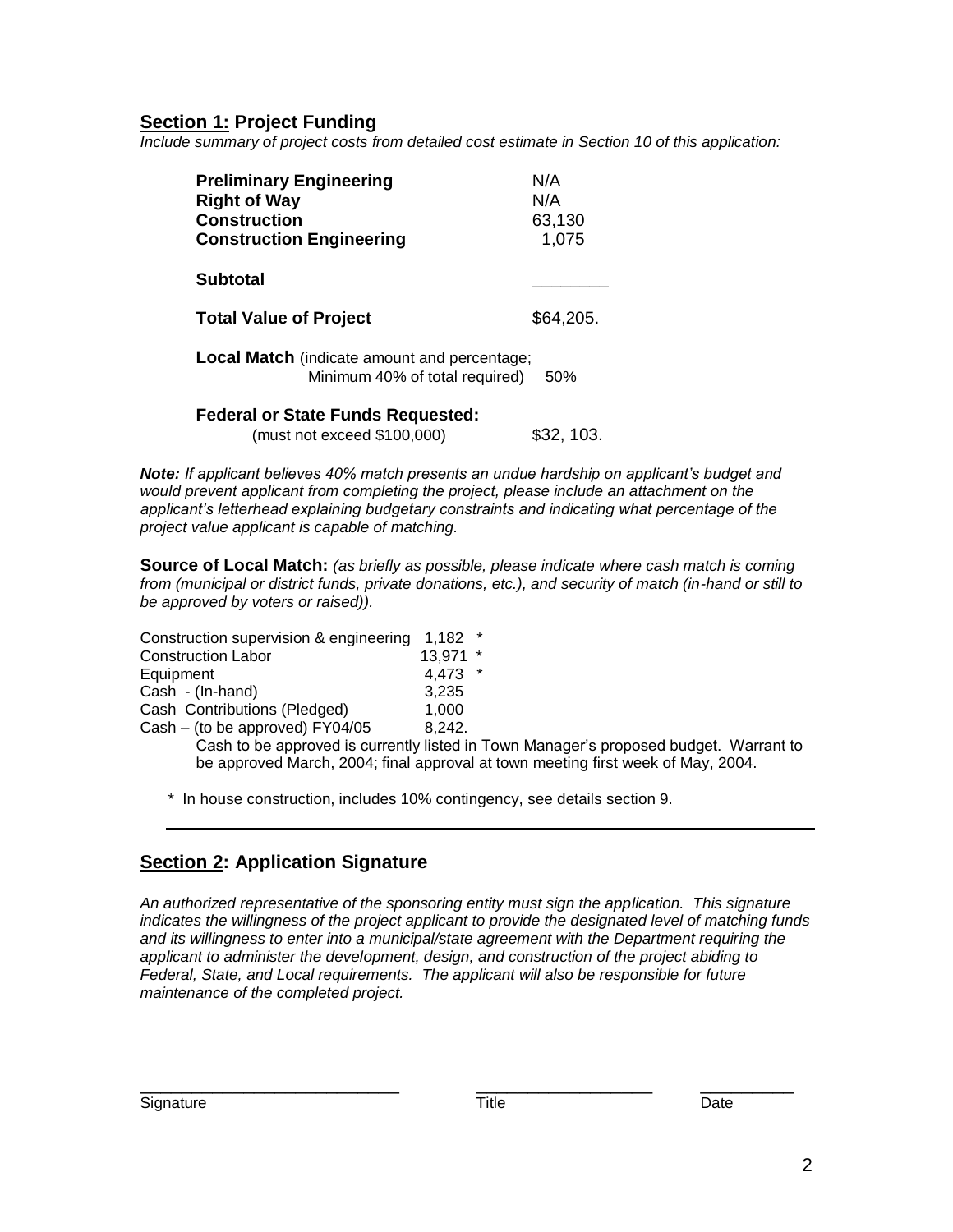*The following sections of this application request specific project-related information. Most request narration related to a specific topic and this should be done on additional sheets of paper. Other sections contain questions that can simply be answered in the space provided. Pictures, maps, exhibits, etc. must be attached to this application. If a section does not apply to the proposed project, simply write "Not Applicable" beneath the section heading.*

### **Section 3: Identification of Current and Proposed Walking and Bicycling Routes to School**

### **Identify current and potential walking and bicycling routes to school within the project vicinity by providing a map(s) of the area showing all existing and proposed routes. Include all school(s) affected by the improvement:**

The attached map depicts current and proposed walking routes and improvements.

Within the area of the proposed sidewalk and school crossing improvements is the Pemetic Elementary School, Harbor House Children's Center (preschool childcare center), Harbor House Community Center (afterschool enrichment program), Harbor House Community Sailing Center, community tennis courts, community playground and Southwest Harbor Public Library.

Currently, only 15-25 children and youth walk to these school and school related facilities in good weather. Our proposed improvements would make it safer for all children and families while expanding pedestrian access to an additional 80-100 children and youth who live in walking distance to school.

| Provide the following information for each school affected by the proposed improvement: |              |     |
|-----------------------------------------------------------------------------------------|--------------|-----|
|                                                                                         | <b>YES</b>   | NO. |
| Does your project involve the improvement to an existing walking route?                 | $\mathsf{X}$ |     |
| Does your project involve the improvement to an existing bicycling route?               |              |     |
| Does your project involve the creation of a new walking route?                          |              |     |
| Does your project involve the creation of a new bicycling route?                        |              |     |

# **Section 4: Identification and Demonstration of Need**

**Describe the problem in detail. Include background information about the risks children are exposed to because of unsafe routes to school(s) in the proposed area. Describe how this problem developed and indicate how these routes have been designated as unsafe. Given that unsafe routes may exist in other locations in your jurisdiction, explain why this route was designated for improvements. Use whatever demographic information, community surveys and audits, traffic or injury data that may apply.**

Most children who live in the village of Southwest Harbor are simply unable to walk to school safely due to the lack of sidewalks connecting from nearby residential neighborhoods to the school campus. This problem has been identified along with the goal of connecting sidewalks along the Herrick Rd and Clark Point Rd to Main St. in the town's Comprehensive Land Use Plan dated 1996: (pages 4 and 13)

*" An effective network of pedestrian ways is needed. In order to ensure pedestrian safety, sidewalks, curbs and crosswalks are called for in two types of situations: (a) heavily trafficked roads leading to the town center including Main Street South to Manset Corner, Clark Point Road to Herrick Road, and Herrick Road itself; (b) within the town center, particularly in the municipal parking area from the Village Green to the Variety store."*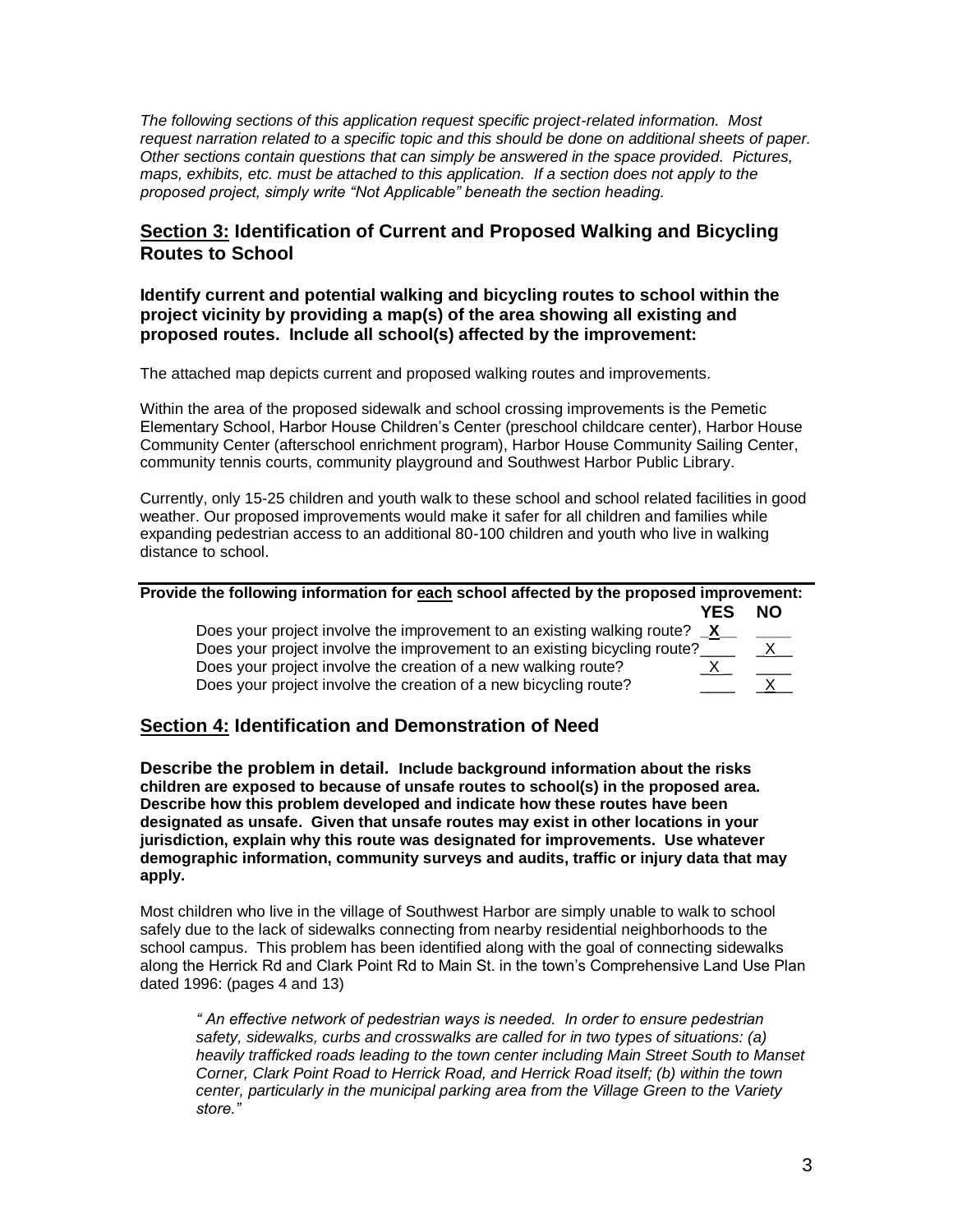*"Speeding cars and trucks constitute a serious safety problem. Speeding, coupled with inadequate sidewalks and uncontrolled pedestrian crossings creates a risk of vehicle and pedestrian accidents."*

*"Traffic volumes increased by 30% to 40% over the 5 year period from 1988 to 1993. This increase, which is predominately in the summer, coupled with the 50% increase over the previous 10 year period suggests the Town must work with the region to seek alternative forms of circulation within the island."*

*"Walking in Southwest Harbor is not made easy. Absence of sidewalks in several areas means that pedestrians risk being knocked-down, and many sidewalks are not level, are poorly protected by curbs, and have inadequate drainage."*

Additional community assessments made by the MDI Tomorrow Land Use, Transportation, Health and Youth task forces between 2001-2002 have further identified lack of pedestrian access to local schools as a significant issue of community concern.

In April of 2002, a focus group of middle school aged youth from Southwest Harbor and other MDI communities identified *"lack of transportation"* and *"inability to walk and bike"* as problems for school aged youth and significant barriers to participation in afterschool, weekday and weekend sport, sailing and enrichment programs.

An MDI Tomorrow community conference in April of 2003 with over 150 community residents present established *"increasing pedestrian and bicycle access to local schools"* as a key strategy to pursue.

Of particular concern along the Herrick Road route is a blind corner without sidewalks. The Herrick Road is a popular short cut for southbound traffic to access the working waterfront, the US Coast Guard base, Town docks and Ferry service to the outer islands. Coast Guard shift changes coincide with the start and finish of the school day, accounting for a peak traffic impact at times when children could be walking to and from school. The Clark Point Road, Herrick Road and Main Street are the most heavily traveled roads in town. Similarly, the Clark Point Road is the most convenient access to the working waterfront for northbound traffic headed to the Coast Guard base, the docks, ferry and other marine related businesses and services.

Commuter traffic leaving and entering Southwest Harbor has increased along Main Street in recent years prompting local law enforcement officials, citizens, school board members, Harbor House Community Center and the Pemetic School Parent Teacher Organization to recommend school crossing sign and flashing lights to improve safety.

Prior to Southwest Harbor's comprehensive planning process in the early 1990's, the town of Southwest Harbor had no reserve fund established for building and maintaining sidewalks. Sidewalks were not a high fiscal priority for Southwest Harbor during the 1970's and 1980's. Similarly, sidewalks were not a priority of Maine DOT during this period evidenced by the lack of pre-existing sidewalk infrastructure on the Herrick Road, which until the late 1980's was classified as a "State-Aided Road".

In concert with the Town's Comprehensive Plan recommendations, the Town of Southwest Harbor established a reserve fund and has been steadily appropriating and saving funds to improve sidewalks and pedestrian access demonstrating a much higher level of community commitment to creating and maintaining sidewalks in recent years.

Last year, the town invested \$42,244.35 (the majority of its' accumulated reserve) to begin sidewalk construction, completing 1585 ft of new sidewalk along the Herrick Road in 2003.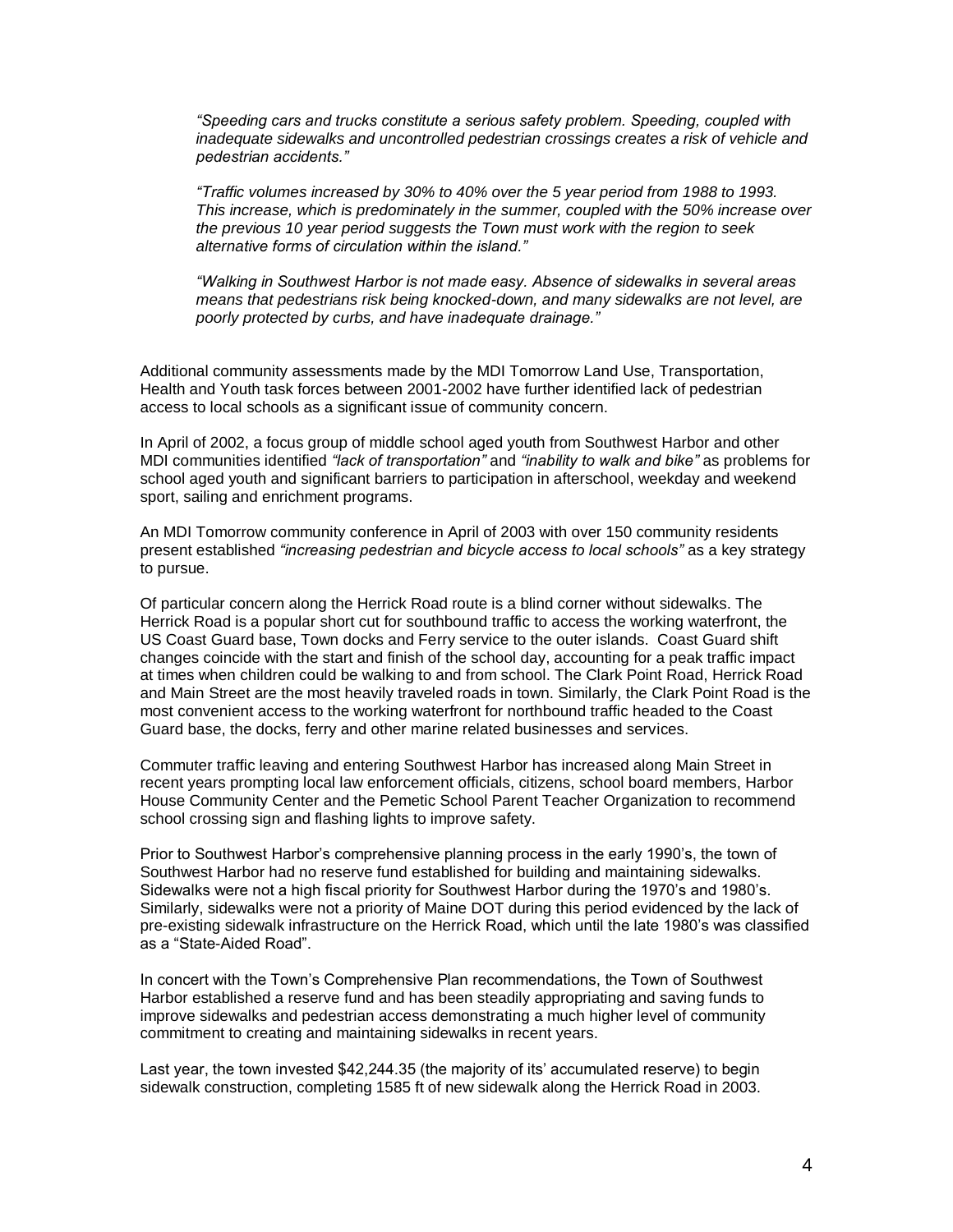This project along the Herrick Road was determined to be the first priority of local residents, consistent with the Town's Comprehensive Plan and logistically prudent to tie together with a needed sewer upgrade. It was determined sidewalk improvements along the Herrick and Clark Point Roads would both address the greatest need, and potentially benefit the greatest number of citizens.

Two gaps remain to complete the planned connections of walkable routes from nearby residential neighborhoods.

See photos attached.

**Check the categories that most closely describe the primary need(s) your project is targeting:**

- **\_\_X\_\_ Increasing connectivity**
- **\_\_X \_ Separating children from motor vehicles**
- **\_\_X \_ Increasing children's ability to cross streets**
- **\_ X\_\_ Improving pedestrian pathways**
- **Lace 1** Improving bicycle pathways<br>X Improving visibility of motor
- **\_\_X\_ Improving visibility of motorists and children (improving sight-lines, lighting, etc.)**
- **\_\_X\_ Improving slower safe driving by motorists**
- **\_\_\_\_ Other (please describe)**

### **Section 5: Potential for Proposed Improvement to Correct or Improve the Problem**

#### **Describe how the proposed solution will address the identified needs in Section 4.**

*Indicate how the proposed improvement is the most cost effective solution to the problem, what other options were considered and whether the proposed solution improves traffic safety for other users of the facility or system. Indicate the maintenance requirements for the improvement and how you will meet them. Indicate current policies and practices of winter maintenance.*

Current School Union 98 policy on Walking and Riding to school (See attached Policy EEAA) indicates:

*"Students K-8 shall walk up to one mile to their elementary schools, or to bus stops. Exceptions may be made by the School Committee when roads are determined to be unsafe because of hazardous traffic conditions"*

Presently, Pemetic School students are bused to school from less than ½ mile away along the Herrick Road and Clark Point Road due to unsafe walking conditions. In accordance with school policy, the school intends to discontinue busing students who live within one mile of school once sidewalk improvements are in place providing safe access.

Other options were considered including a traffic light and off-road walking trails. The traffic light was determined to cause considerable traffic congestion and inconvenience on a major route (Route 102). Private property issues deemed an off-road walking trail not feasible. The proposed sidewalk improvements take advantage of connecting existing sidewalk infrastructure while opening pedestrian accessibility up to the largest number of people for a variety of purposes in the village center of Southwest Harbor.

The proposed improvements will benefit preschool  $-8<sup>th</sup>$  grade students walking to and from school. Additional benefits include walking access to the town library, post office, local churches,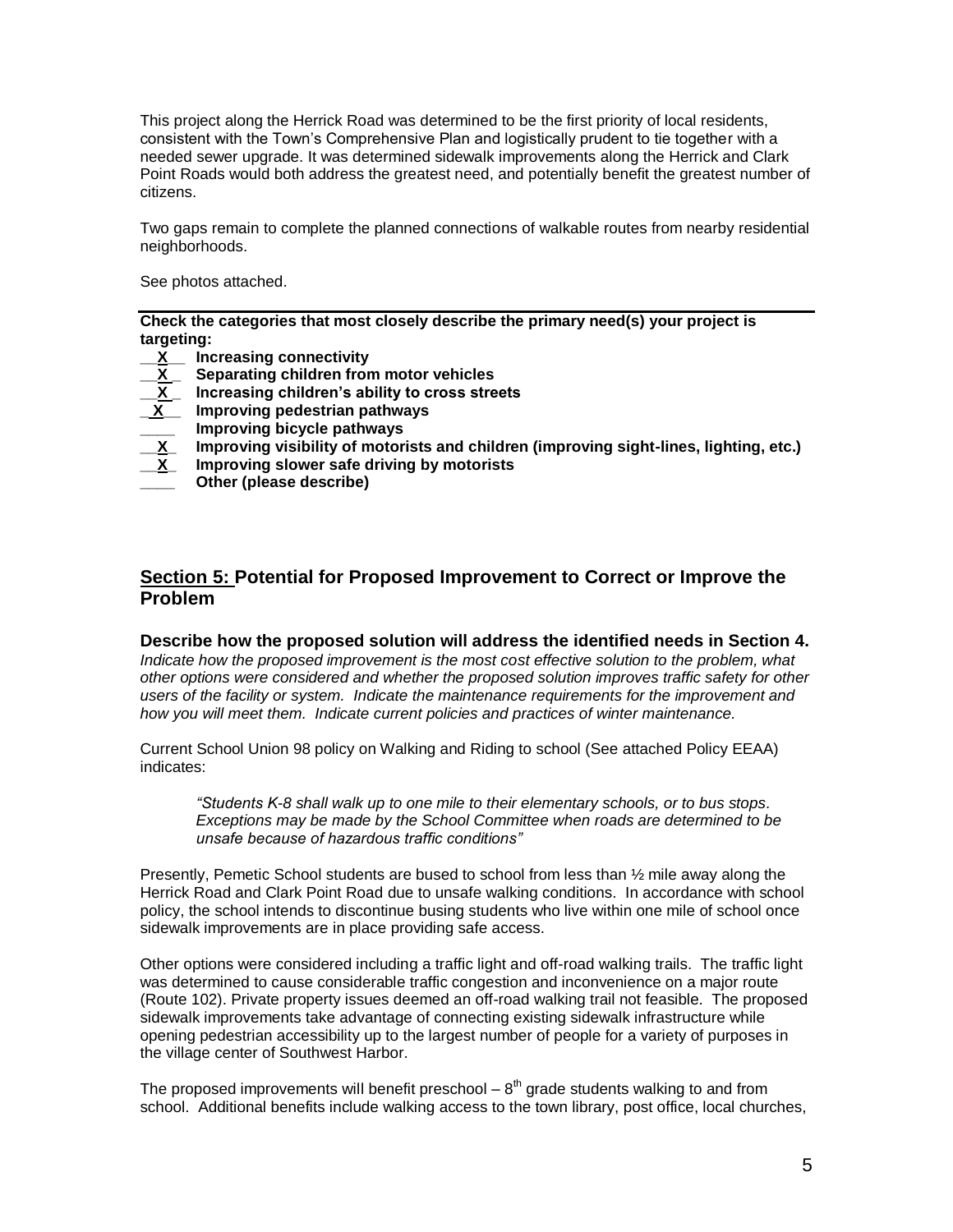town offices, ball fields, medical centers, Harbor House Community Service Center, Harbor House Children's Center and Harbor House Sailing Center. From May to October, the new sidewalk connections will enable youth and other community members to walk safely from residential neighborhoods to free island-wide public transportation as the "Island Explorer" bus stops along Main St.

The proposed sidewalk and crossing improvements are consistent with Comprehensive Plan recommendations, and as such are intended to improve safety for both pedestrians and motorists alike. Improved sidewalk elevations and curbing coupled with the school crossing warning lights will render pedestrians more visible to motorists along the heavily traveled Herrick Road, Clark Point Road, and Main Street corridors.

It is a standing policy and practice in the Town of Southwest Harbor to keep all village center sidewalks clear of snow and ice in the winter months. The Town's public works department maintains the sidewalks with its own equipment and crew.

Last year's town budget included \$5000 for sidewalk maintenance and \$6000 for new sidewalk construction. In addition to these budgeted amounts for materials, the town typically appropriates approximately 100 person hours of labor @ 19.54/hr or \$1954 for sidewalk construction and maintenance as well as the cost of using and maintaining construction equipment.

The Town's proposed budget FY04/05 (to be approved at Town Meeting in May) includes a total of \$15,000 for construction and maintenance, and another \$2,000 in labor allocation.

### **Section 6: Potential for Encouraging Increased Walking and Bicycling Among Students**

### **Answer the following questions for each school affected by the proposed improvement:**

| School: Pemetic Elementary                                                     |
|--------------------------------------------------------------------------------|
| Student Population: 204                                                        |
| Grade or age range of students at school: ____ K-8                             |
| Number of students who walk to school in good weather: __<br>15-20             |
| Number of students who bike to school in good weather: 5-10                    |
| Number of students who take the school bus: 100-115                            |
| Number of students driven to school by parents or others 45-50                 |
| Percentage of students living within one-half mile of the school ___15%        |
| Percentage of students living between one-half and one mile of the school _30% |

With safe sidewalk access, Harbor House Community Service Center estimates the following numbers of students who live in walking distance could potentially walk to it's pre school, after school, and weekend programming :

| Harbor House Children's Center Preschool: | 6 out of 30 children  |
|-------------------------------------------|-----------------------|
| Harbor House Sports Program:              | 18 out of 75 children |
| Harbor House Sailing Center:              | 12 out of 30 children |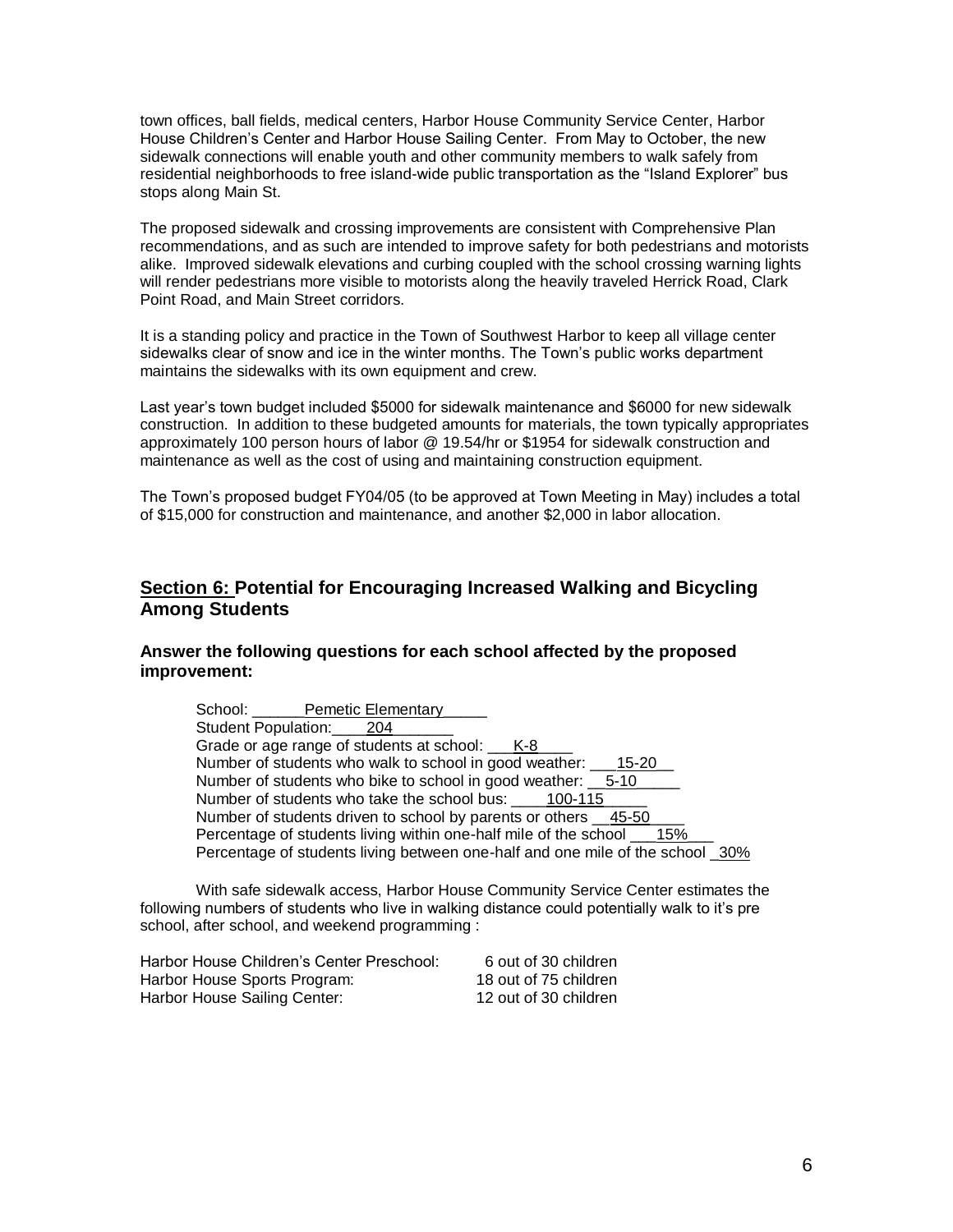### **Describe the ultimate goal of the proposed improvements and what benefits it will provide to students.**

The ultimate goals of the project are to make Southwest Harbor a walkable village community and to provide safe pathways for students to be able to walk to and from school. School and local public health groups have been concerned with rising levels of inactivity and obesity among local school aged and adult populations.

### **Describe any existing or proposed programs at the affected schools with regard to bicycling or walking safety or education.**

The Pemetic School Nurse recently started a program for students at recess that encourages them to walk laps around the gymnasium and monitor their distance, which the nurse tracks and records with footsteps along the hallway walls. The school was recently featured on a local TV news channel for this program, and students will be earning T shirts for walking a total of 50 miles.

Twice each school year, the Union 98 Coordinated School Health Program provides students and faculty the opportunity to participate in a variety of exercise and walking incentive programs such "Move & Improve", "US National Parks", and "The 8 Countries of Maine".

A recent school based walking promotion called "Ten Thousand Steps" encourages students to track their daily steps using inexpensive pedometers, and to take more steps each day for health.

### **Describe any existing or proposed programs at the affected schools that encourage walking or bicycling to school such as a Walking School Bus, Walk to School Day, or a Bike Train.**

### *Optional: If education or encouragement programs do not exist, indicate if you would like assistance in developing these programs in the future.*

Walking encouragement programs are currently in place and supported by the School Union's Coordinated School Health program and the Pemetic School Based Health Center. The lack of safe routes to school has precluded any walking to school programs to date. Implementing walking to school encouragement programs will be a natural next step to existing efforts promoting walking and physical activity - as soon as safe route access is achieved.

The Union 98 Coordinated School Health Program, Pemetic School Parent Teacher Organization, Pemetic School Health Center, Harbor House Community Service Center, Healthy Acadia Coalition, Southwest Harbor Police Department and other local resources stand ready to assist. The Harbor House Community Service Center plans to begin outdoor walking programs for children, families, adults and seniors as soon as sidewalk improvements are in place.

### **Section 7: Community Support and Project Coordination**

*List project participants and the roles they played in the development of the proposal. Indicate support and coordination among any entities affected by the project. Identify organizations that pledged their support of the project. Possible project partners may include school officials, municipal officials, law enforcement agencies, public health organizations, school-based associations, local elected officials, and other community groups.*

*Attach no more than one letter of support from each organization. Support letters should be addressed to the applicant, not Maine DOT. Do not attach individual student survey sheets or petitions. Narratives and summaries of the surveys or petitions are acceptable.*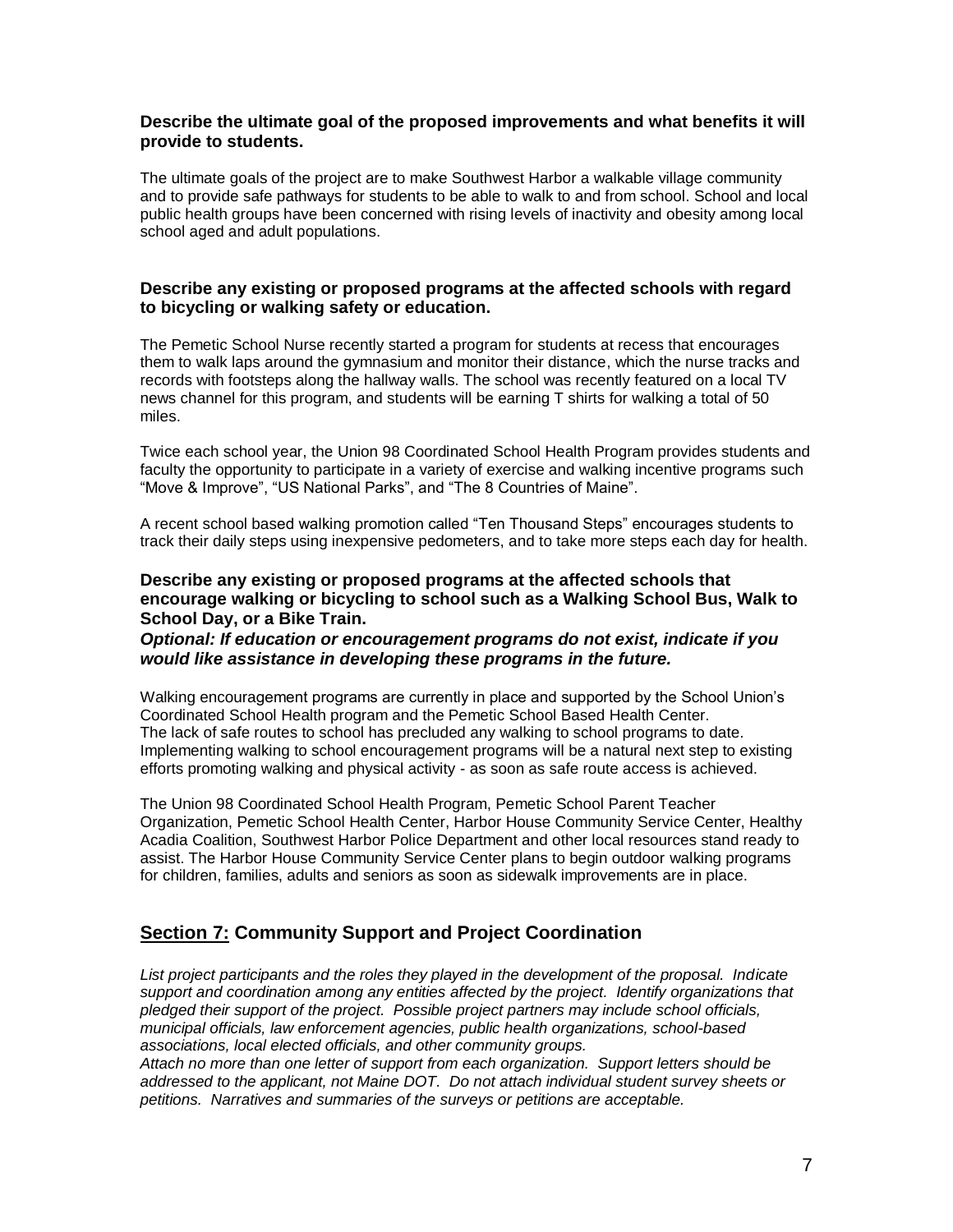*Indicate if any other funding sources have been requested or secured from other agencies or grant providers for these or related improvements in the project area.*

*Indicate how this project is supported by the municipality's Comprehensive Land Use Plan. Indicate any applicable zoning regulations and minimum lot-size requirements within one mile of the school.*

*Indicate how long the school has been and is expected to be in this location. Indicate if this project is part of a larger capital or renovation project approved by the Department of Education and, if so, the details of the state/local funding involved.*

#### **LOCAL ORGANIZATIONAL SUPPORT & PROJECT COORDINATION** Organization Contact Role Sector/Function

| -----------                             |                       |                     |                      |
|-----------------------------------------|-----------------------|---------------------|----------------------|
|                                         |                       |                     |                      |
| Town of Southwest Harbor                | Ken Minier            | <b>Town Manager</b> | Lead Agency          |
| <b>Town of Southwest Harbor</b>         | Doug Monson           | <b>Public Works</b> | Project Mgr          |
| Pemetic Elementary (K-8)                | *Diane Helprin        | Principal           | Lead School          |
| <b>Harbor House</b>                     |                       |                     |                      |
| <b>Community Center</b>                 | *Marty Lyons          | Exec Director       | Recreation           |
| <b>Harbor House</b>                     |                       |                     |                      |
| Children's Center                       | Mary Ellen Martel     | Director            | Pre-School           |
| Town of Southwest Harbor                | David Tims            | Police Chief        | <b>Public Safety</b> |
| <b>Healthy Acadia Coalition</b>         | *Doug Michael         | <b>Director</b>     | <b>Public Health</b> |
| <b>MDI Tomorrow</b>                     |                       |                     |                      |
| <b>Bike &amp; Pedestrian Task Force</b> | *Heather Albert-Knopp | Member              | Community            |
| Pemetic Parent/Teacher Org              | *Barbara Logue        | Member              | PTO                  |
| Friends of Acadia                       | *Stephanie Clement    | Director            | Conservation         |
| <b>Hancock County</b>                   |                       |                     |                      |
| <b>Planning Commission</b>              | Jim Fisher            | Planner             | Transportation       |
| <b>State Representative</b>             | Ted Koffman           | Representative      | <b>Smart Growth</b>  |
| <b>RTAC</b>                             | *Jean Marshall        | Member              | Planning             |
|                                         |                       |                     |                      |

\* See Letters of Support Attached.

Partners who will be primarily involved implementing sidewalk and school crossing improvements include the Town of Southwest Harbor Public Works Department, Police Department, and Pemetic School.

Harbor House Community Service Center, Harbor House Children's Center, The MDI Tomorrow Bicycle/Pedestrian Taskforce, Pemetic Parent Teacher Organization and the Healthy Acadia Coalition will publicize, encourage and support school and community utilization of safe walking routes. Harbor House and the Pemetic School Parent Teacher organization have each pledged \$500 toward the local match for this project. In the event the remainder of local match is not approved at town meeting, each of these partners has pledged to assist raising funds to achieve the balance of local match.

The Hancock County Planning Commission has provided technical assistance and project mapping. The Healthy Acadia Coalition has convened partners and facilitated development of this proposal.

Jean Marshall, former Town Planner for Southwest Harbor and member of the Hancock/Washington Regional Transportation Advisory Committee and Representative Ted Koffman have both provided support consistent with both RTAC and local citizen priorities.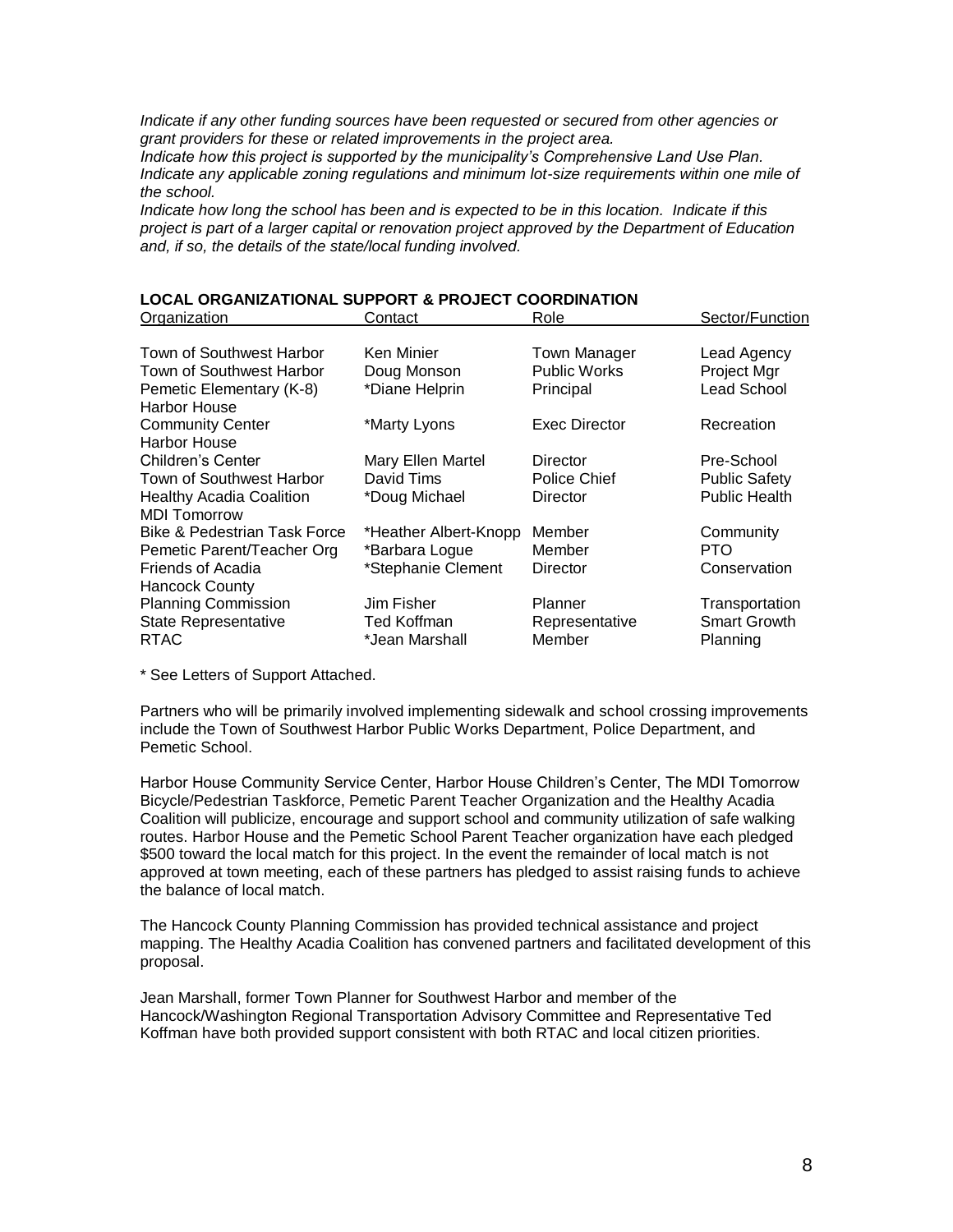This proposed project is explicitly supported in Southwest Harbor's 1996 Comprehensive Land Use Plan; Recommendations Section, pg 13:

*" An effective network of pedestrian ways is needed. In order to ensure pedestrian safety, sidewalks, curbs and crosswalks are called for in two types of situations: (a) heavily trafficked roads leading to the town center including Main Street South to Manset Corner, Clark Point Road to Herrick Road, and Herrick Road itself; (b) within the town center, particularly in the municipal parking area from the Village Green to the Variety store."* 

The village center of Southwest Harbor is well established with little undeveloped private land remaining. Most residential lot sizes in the village center (within one mile of Pemetic School) are less than ¼ acre in size.

The Pemetic School has been located on the same campus since 1905. The school underwent major renovations within the last 5 years and has no plans other than to remain at its current location.

## **Section 8: Potential for Timely Implementation**

*Applicants must estimate dates for the following milestones based upon receiving written "authorization to proceed" from Maine DOT on April 1, 2004. Indicate "NA" for any dates not pertinent to the project. Note that the dates indicated will become part of the Project Agreement if this project is funded and failure to make substantial progress of the milestone by the date indicated could result in termination of the project funding. Any work performed by the applicant prior to receiving written authorization to proceed is not eligible for reimbursement.*

Obtain all Environmental and Other Permitting \_NA

Certify Right of Way for the Project \_ Completed: 100% town-owned property\_\_\_\_

Advertise Project for Construction \_\_NA\_In-house construction

Complete Construction or Implementation of Project \_\_Initiate project April 1 or as soon as authorized and complete by July 1.

The Town of Southwest Harbor is committed to and capable of timely project completion. Last year, the town public works department constructed 1585 ft of sidewalk on the Herrick Road in less than one month.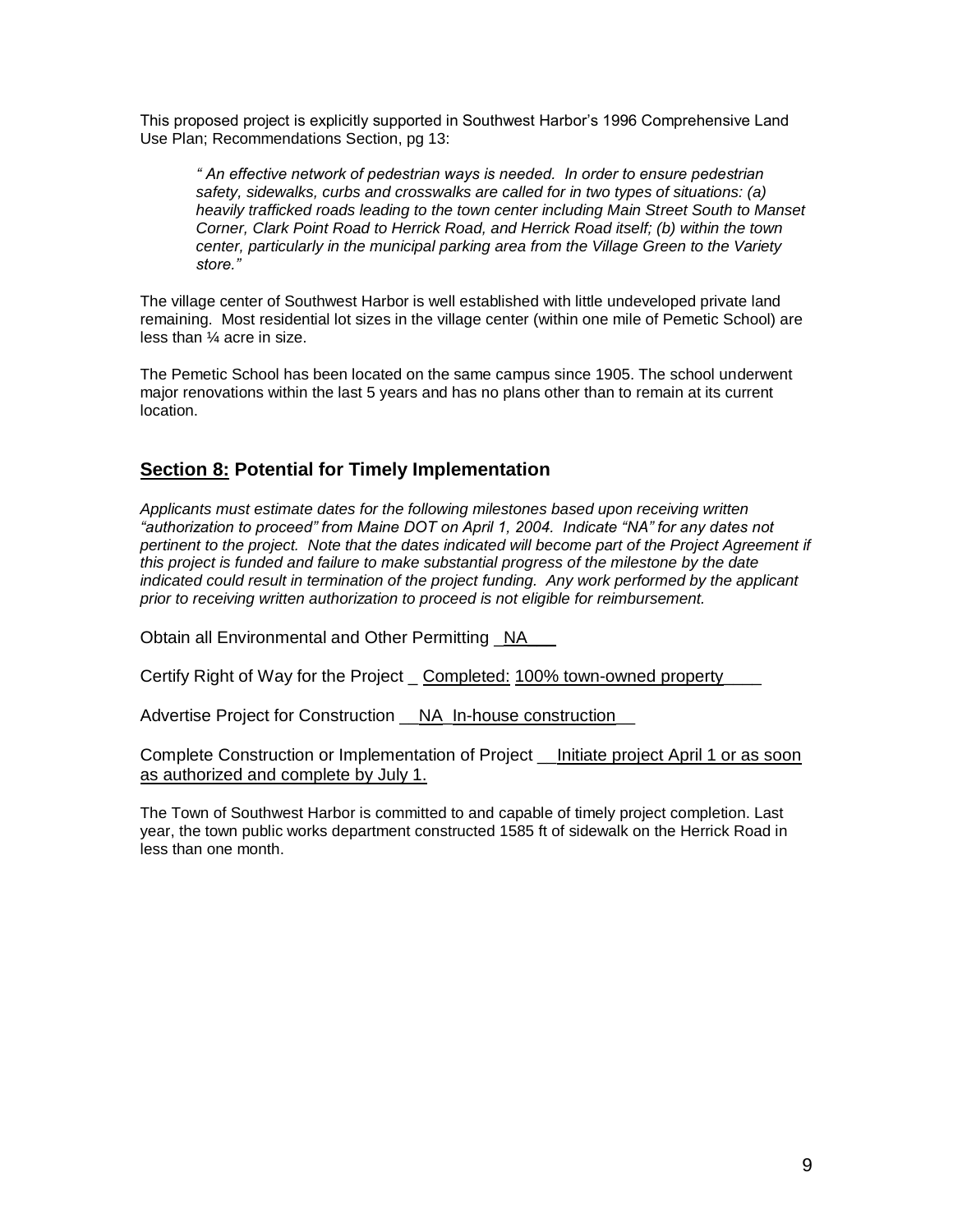# **Section 9: Eligible Categories and Project Design**

**Identify the category(ies) that describe the proposed project and provide a narrative that describes the design of the project. Indicate property ownership and right of way lines within the project area and provide easement documentation if not in public right of way. Include any appropriate cross-sections or design details.** *Note that the design should meet all applicable Federal and State Standards and ADA Guidelines.*

This project constructs and renovates sidewalks completing disconnected sections in a one-mile circuit surrounding Pemetic School and establishes school zone warning lights. These improvements will increase safety and access along three busy roads serving several residential neighborhoods within the village center of Southwest Harbor.

This proposed project is comprised of 3 phases:

### **Phase 1: Herrick Road Sidewalk Improvement**

825 ft +/- of new sidewalk construction connecting existing sidewalk on the Herrick Road to the northern terminus at the corner of Main Street. This will compliment the 1585 ft section of sidewalk constructed along the Herrick Road last year, which begins at the southern terminus of the Herrick Road at the corner of the Clark Point Road. This improvement will complete sidewalk connections along the entire length of Herrick Road .

### **Phase 2: Clark Point Road Sidewalk Improvement**

200ft +/- of new sidewalk and reconstruction of 640ft +/- of pre-existing sidewalk on the Clark Point Road connecting an incomplete stretch of 840ft from the southern corner of the Herrick Road west to the corner of Main Street. The sidewalk section slated for reconstruction is in poor condition, consisting of broken up and flaking concrete, missing curbing, and low reveal (2 inch or less) in several sections.

### **Phase 3: Main Street Pedestrian/Bicycle Crossing Improvement**

Two sets of mounted flashing lights with speed limit signs visible to traffic in both directions of the Main Street Pemetic School crossing. This school crossing improvement has been approved by the MDOT Division Traffic Engineer. See attached letter from Victor Smith.

All areas slated for improvement are within town property.

*Sidewalk Improvements: Includes new sidewalks, widened sidewalks, sidewalk gap closures, curb cuts for ramps, etc. If closed drainage improvements are needed, these will not be included in project reimbursement. Additional expenses for granite curb will not be reimbursed unless the new sidewalk matches into existing granite curb or the municipality has a policy to use granite curb. Replacement of existing sidewalk will be funded at a maximum reimbursement rate of 50%. For all sidewalk projects, please include the existing budget toward sidewalk maintenance and replacement.*

*Pedestrian/Bicycle Crossing Improvements: Includes new or upgraded traffic signals, crosswalks, median refuges, pavement markings, traffic signs, flashing beacons, traffic signal phasing extensions, bicycle-sensitive actuation devices, pedestrian-activated signal upgrades, and sight distance improvements. All crossing improvements must be approved by the MaineDOT Division Traffic Engineer. Please attach letter of approval with the application.*

*Traffic Calming and Speed Reduction: Applies only to streets or roads classified as minor collectors or local roads. Includes roundabouts, neighborhood traffic circles, curb extensions at intersections that reduce curb-to-curb roadway travel widths, center islands, speed tables, raised crosswalks, raised intersections, full and half-street closures, and other speed reduction techniques.*